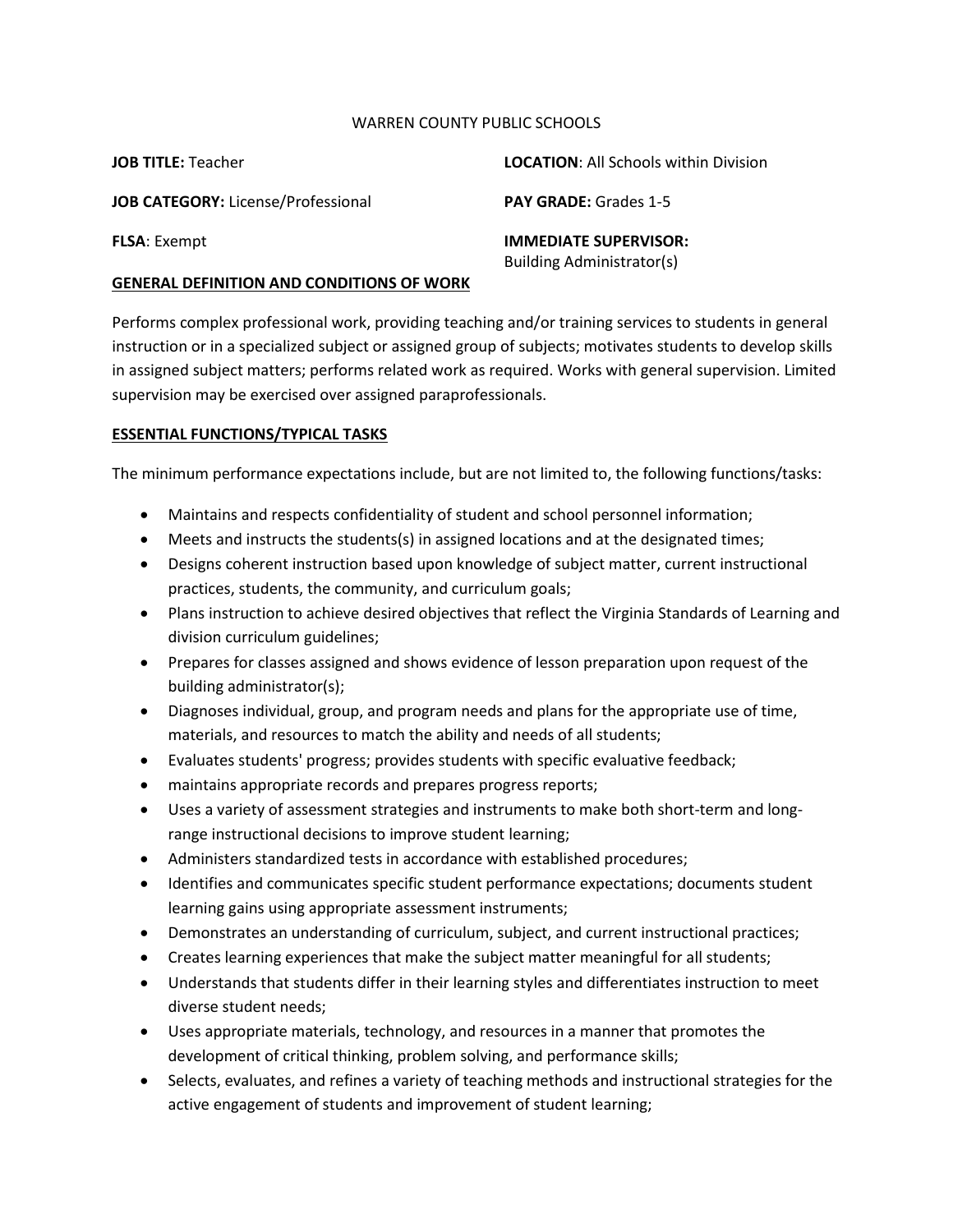- Implements a classroom management policy that fosters a safe and positive environment for all students and staff.
- Ensures the adequate and safe supervision of students;
- Manages classroom procedures to maximize academic learning time;
- Establishes and maintains positive rapport with students;
- Motivates students to achieve maximum potential;
- Creates a supportive learning environment for all students that encourages social interaction, active engagement in learning, and self-motivation;
- Takes all necessary and reasonable precautions to protect students, equipment, materials, and facilities;
- Reports any pertinent information to the building administrators in case of child endangerment, neglect, or abuse;
- Uses effective verbal, nonverbal, and media communication techniques to foster positive interactions in the classroom;
- Works collaboratively with staff, families, and community resources to support the success of a diverse student population;
- Models professional, moral, and ethical standards as well as personal integrity in all interactions;
- Takes responsibility for and participates in a meaningful and continuous process of professional development;
- Maintains licensure at the state and/or national level; assumes responsibility for professional growth and keeps materials, supplies, and skills up-to-date;
- Works in a collegial and collaborative manner with peers, school personnel, and the community to promote and support student learning;
- Provides service to the profession, the division, and the community;
- Complies with and supports school and division regulations and policies;
- Maintains proper boundaries with students at all times, assuring respect for the ethical and legal duties in the staff-student relationship and the essential duty to serve as a role model;
- Provides a good role model of an educated professional in appearance, demeanor, dress and behavior;
- Communicates with students, student counselors and parents through conferences and other means;
- Participates in curriculum development, faculty committees, and student activity sponsorship, as requested;
- Assumes responsibilities outside the classroom as they relate to school;
- Models non-discriminatory practices in all activities;
- Performs related duties as assigned by the building administrator(s) in accordance with the school/division policies and practices.